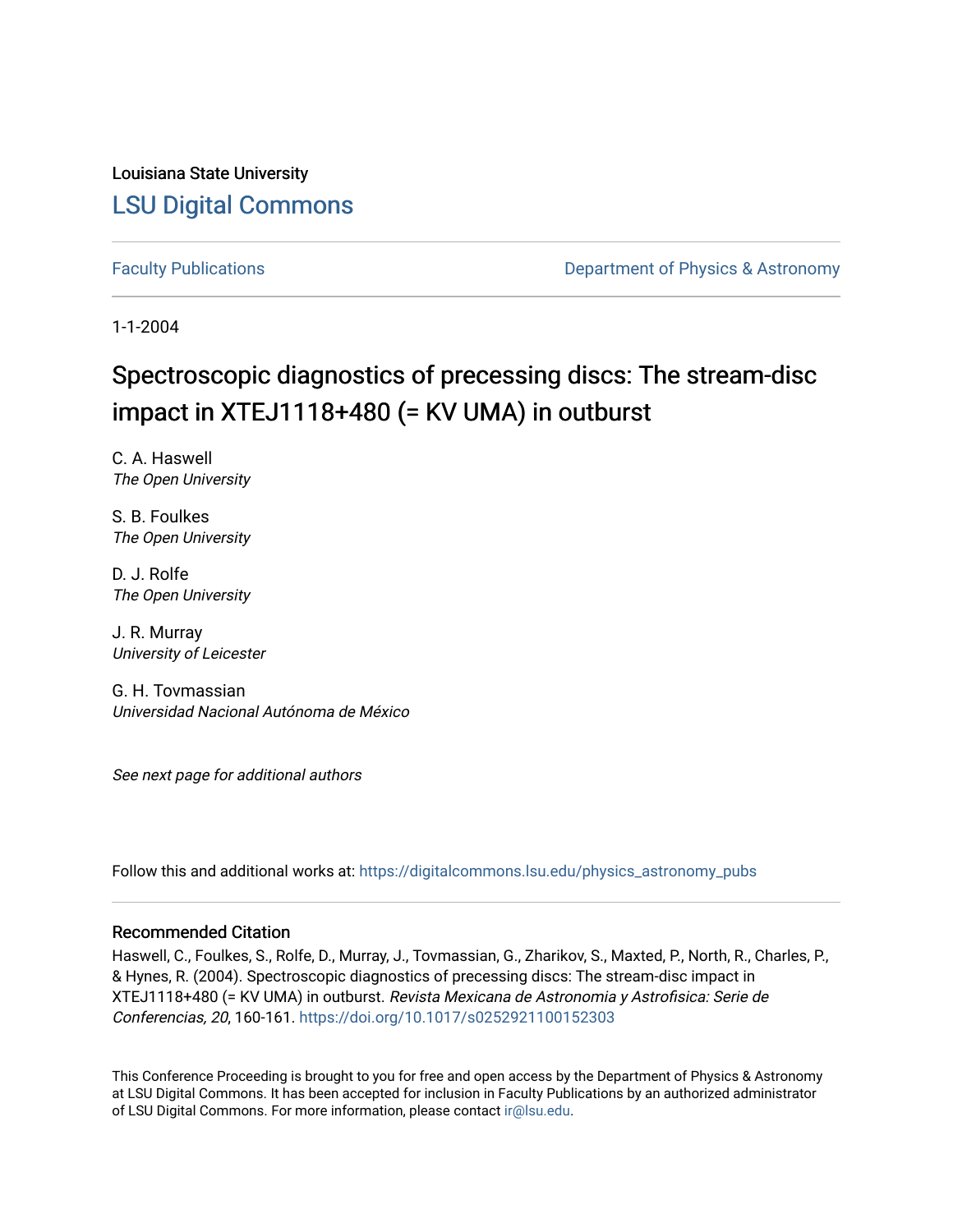### Authors

C. A. Haswell, S. B. Foulkes, D. J. Rolfe, J. R. Murray, G. H. Tovmassian, S. V. Zharikov, P. F.L. Maxted, R. North, P. A. Charles, and R. I. Hynes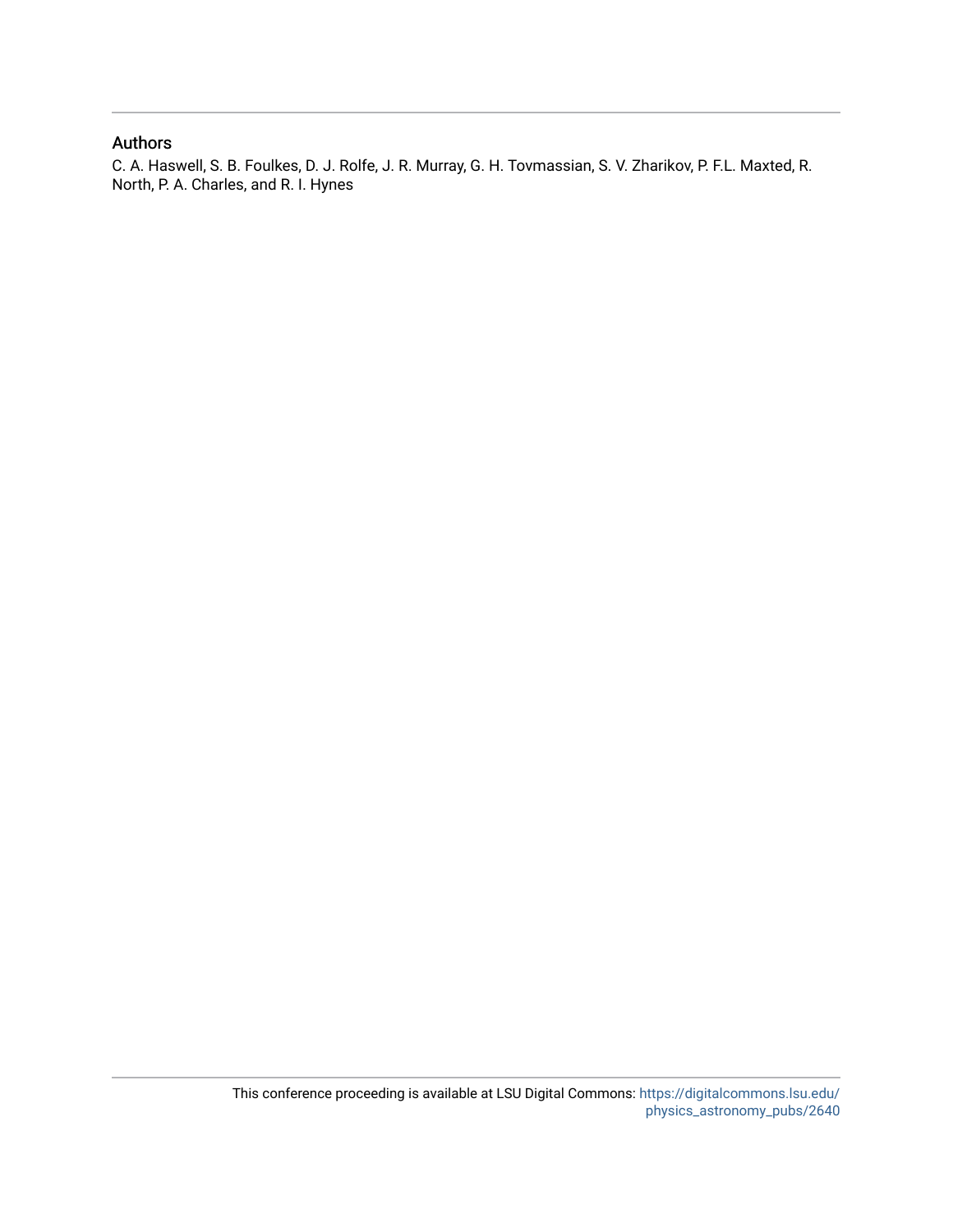# **SPECTROSCOPIC DIAGNOSTICS OF PRECESSING DISCS: THE STREAM-DISC IMPACT IN XTE J1118+480 (= KV UMA) IN OUTBURST**

C. A. Haswell,<sup>1</sup> S. B. Foulkes,<sup>1</sup> D. J. Rolfe,<sup>2,1</sup> J. R. Murray,<sup>2,3</sup> G. H. Tovmassian,<sup>4</sup> S. V.Zharikov,<sup>4</sup> P. F. L. Maxted,<sup>5</sup> R. North,<sup>6</sup> P. A. Charles,<sup>6</sup> and R. I. Hynes<sup>7,6</sup>

#### RESUMEN

Presentamos las trazas de espectrogramas orbitales de XTE J1118+480 tornados en el momento de alcanzar el máximo en 2000. Muestran un rasgo envolvente de onda S creciendo desde el impacto del chorro en el borde del disco excéntrico en precesión. Comparando las ondas S observadas con las generadas en una simulación SPH, deducimos las fases del disco en precesión correspondientes a nuestras observaciones. A partir de ahí inferimos cambios en el período de precesión del disco alrededor del máximo de la explosión: nuestra espectroscopía sugiere un período de precesión con una duración tan corta como 20 días.

# ABSTRACT

We present orbital trailed spectrograms of XTE J1118+480 taken at the rise to outburst maximum in 2000. These show an evolving S-wave feature arising from the stream impact on the edge of the eccentric precessing disc. By comparing the observed S-waves with those generated in an SPH simulation, we deduce the disc precession phases corresponding to our observations. Hence we infer changes in the disc precession period around the outburst maximum: taken at face value our spectroscopy suggests a precession period temporarily as short as 20 days.

#### *Key Words:* **ACCRETION, ACCRETION DISCS — STARS: INDIVIDUAL (XTE J1118+480)**

XTE J1118+480 is a black hole X-ray transient in the Galactic halo. In outburst the optical light curve exhibited a strong 'superhump' modulation, indicating apsidal precession of a non-axisymmetric accretion disc (Uemura et al. 2002).

Torres et al. (2002) published spectroscopy of XTE J1118+480 during outburst, showing that the orbital trailed spectrograms evolve with time. They attributed this to disc precession, but without a detailed model. Zurita et al. (2002) reached similar conclusions from their quiescent spectroscopy of the system.

Fig. 1 shows our spectroscopy taken on four night at the rise to the outburst peak. The spectra were phase-folded and binned to produce these trailed spectrograms which show an orbital S-wave which evolves from night to night. On 2000 April 20 the blue side of the S-wave is brighter while on the three other nights the red side is brighter. The shape of the S-wave also evolves: this is most clearly seen by comparing  $H\delta$  on the two consecutive nights shown

in the middle two rows of Fig. 1. On 2000 April 12 the S-wave spends more time on the red side of the line profile, traversing to the blue side during the interval phase 0.25 - 0.50 and then returning to the red side during the interval 0.50 -0.80; on 2000 April 13 the red-blue traverse is more gradual, and the S-wave reaches its bluest extreme only at phase 0.805, and then makes a more rapid traverse back to the red side by phase 1.0.

We used the velocity and dissipation data from an SPH simulation in a  $q=0.1$  binary to generate the synthetic trailed spectra shown in Fig. 2 (Foulkes et al.  $2004^8$ ).

By comparing the S-waves in our XTE J1118+480 trails (Fig. 1) and those of Torres et al. (2002) with the results of our SPH simulation (Fig. 2) we estimated the precession phase ranges compatible with each observed orbital trail. The results are shown in the lower panel of Fig. 3. In some cases, such as our trails on 2000 April 13 (MJD-51000 = 647), the shape of the observed S-wave is clearly defined and is compatible with the simulated trails for only a narrow range of disc precession phase. In other cases, such as our trails on 2000 April 10 (MJD-51000=644), the observed S-wave is less distinct, and a large range

**<sup>^</sup>Open University, UK.**

**<sup>^</sup>U. Leicester, UK.**

**<sup>■^</sup>Swinburne University. Australia.**

<sup>&</sup>lt;sup>4</sup>Instituto de Astronomía, UNAM. Ensanada. México.

 $5$ U. Keele, UK.

*<sup>&#</sup>x27;W .* **Southampton, UK.**

**<sup>^</sup>U. Texas at Austin, USA.**

**<sup>&#</sup>x27;http://physics.open.ac.uk/FHMR/**